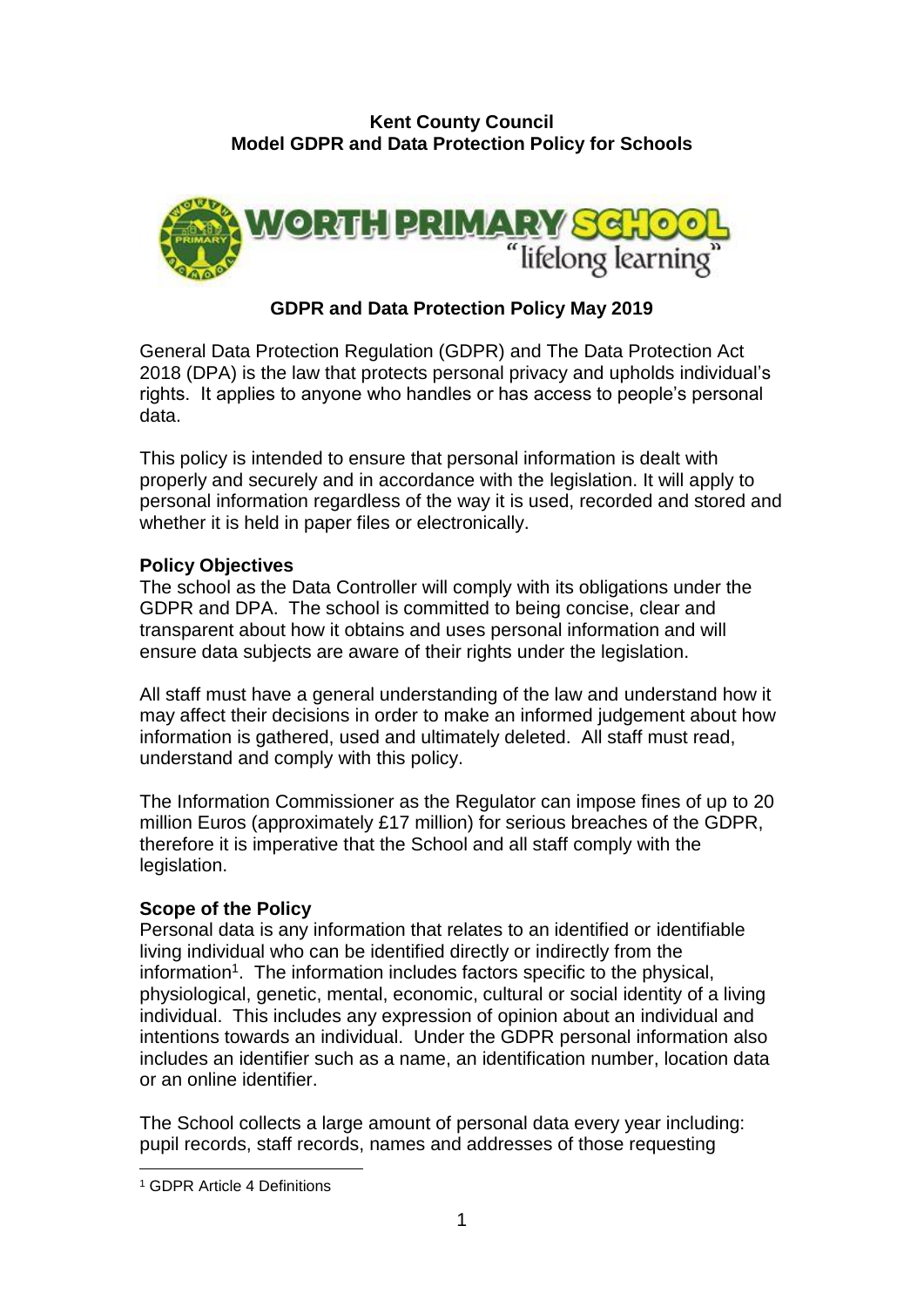prospectuses, examination marks, references, fee collection as well as the many different types of research data used by the School. In addition, it may be required by law to collect and use certain types of information to comply with statutory obligations of Local Authorities (LAs), government agencies and other bodies.

## **The Principles**

The principles set out in the GDPR must be adhered to when processing personal data:

- 1. Personal data must be processed lawfully, fairly and in a transparent manner (**lawfulness, fairness and transparency**)
- 2. Personal data shall be collected for specified, explicit and legitimate purposes and not further processed in a manner that is incompatible with those purposes (**purpose limitation**)
- 3. Personal data shall be adequate, relevant and limited to what is necessary in relation to the purpose(s) for which they are processed (**data minimisation**)
- 4. Personal data shall be accurate and where necessary kept up to date and every reasonable step must be taken to ensure that personal data that are inaccurate are erased or rectified without delay (**accuracy**).
- 5. Personal data shall be kept in a form which permits identification of data subjects for no longer than is necessary for the purpose for which the personal data is processed (**storage limitation**)
- 6. Appropriate technical and organisational measures shall be taken to safeguard the rights and freedoms of the data subject and to ensure that personal information are processed in a manner that ensures appropriate security of the personal data and protects against unauthorised or unlawful processing of personal data and against accidental loss or destruction of, or damage to, personal data (**integrity and confidentiality**).

## **Transfer Limitation**

In addition, personal data shall not be transferred to a country outside the EEA unless that country or territory ensures an adequate level of protection for the rights and freedoms of data subjects in relation to the processing of personal data as determined by the European Commission or where the organisation receiving the data has provided adequate safeguards<sup>2</sup>.

This means that individuals' rights must be enforceable and effective legal remedies for individuals must be available following the transfer. It may also be possible to transfer data where the data subject has provided explicit consent or for other limited reasons. Staff should contact the DPO if they require further assistance with a proposed transfer of personal data outside of the EEA.

<sup>1</sup> <sup>2</sup> These may be provided by a legally binding agreement between public authorities or bodies. standard data protection clauses provided by the ICO or certification under an approved mechanism.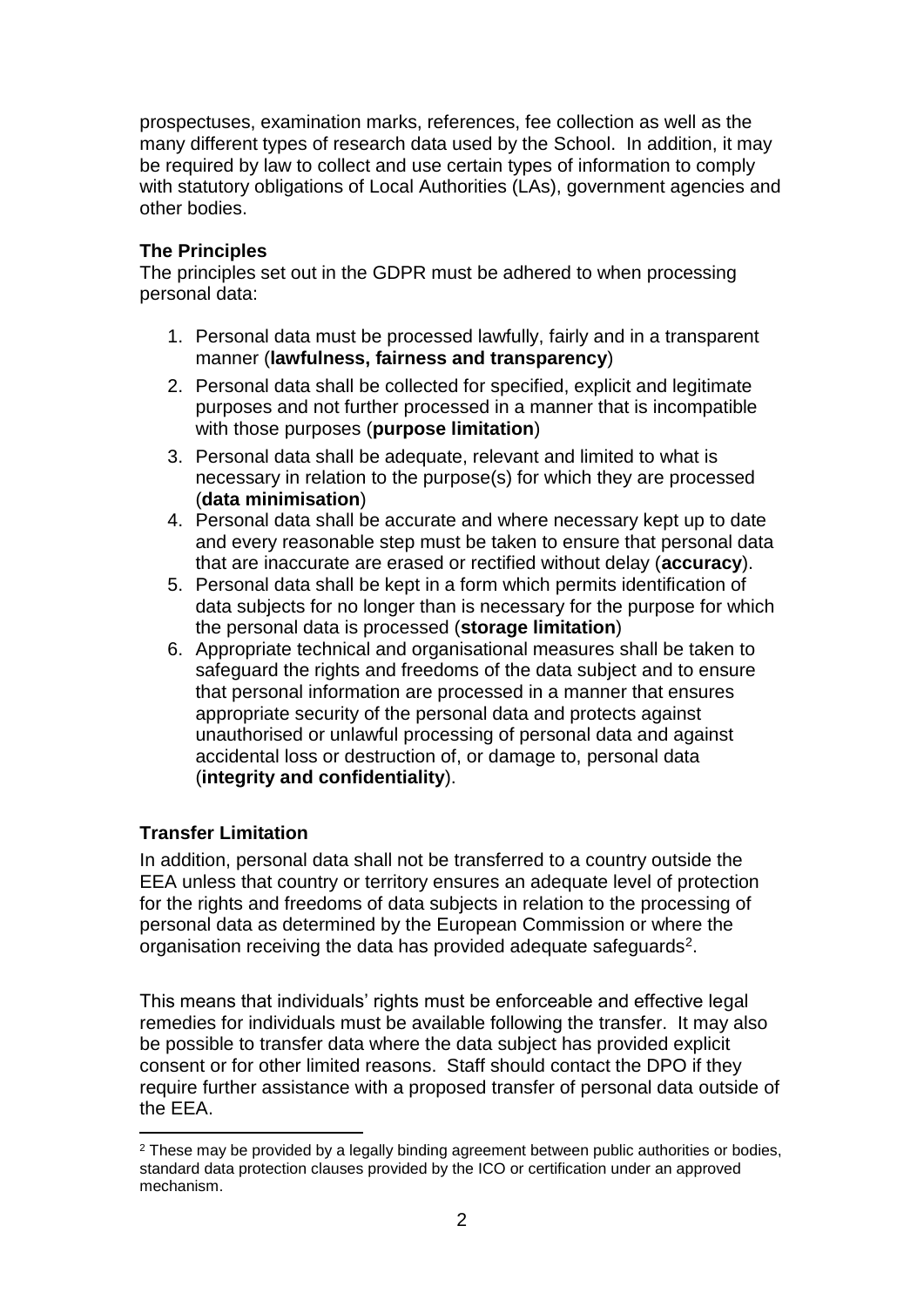### **Lawful Basis for processing personal information**

Before any processing activity starts for the first time, and then regularly afterwards, the purpose(s) for the processing activity and the most appropriate lawful basis (or bases) for that processing must be selected:

- Processing is necessary for the performance of a task carried out in the public interest or in the exercise of official authority vested in the school
- Processing is necessary for the performance of a contract to which the data subject is party, or in order to take steps at the request of the data subject prior to entering into a contract
- Processing is necessary for compliance with a legal obligation to which the data controller is subject
- Processing is necessary in order to protect the vital interests of the data subject or of another natural person
- Processing is necessary for the purposes of the legitimate interests pursued by the data controller or by a third party<sup>3</sup>
- The data subject has given consent to the processing of his or her data for one or more specific purposes. Agreement must be indicated clearly either by a statement or positive action to the processing. Consent requires affirmative action so silence, pre-ticked boxes or inactivity are unlikely to be sufficient. If consent is given in a document which deals with other matters, the consent must be kept separate from those other matters

Data subjects must be easily able to withdraw consent to processing at any time and withdrawal must be promptly honoured. Consent may need to be reviewed if personal data is intended to be processed for a different and incompatible purpose which was not disclosed when the data subject first gave consent.

The decision as to which lawful basis applies must be documented, to demonstrate compliance with the data protection principles and include information about both the purposes of the processing and the lawful basis for it in the school's relevant privacy notice(s).

When determining whether legitimate interests are the most appropriate basis for lawful processing (only where appropriate outside the school's public tasks) a legitimate interests assessment must be carried out and recorded.

<sup>1</sup> <sup>3</sup> The GDPR states that legitimate interests do not apply to processing carried out by public authorities in the performance of their tasks, Article 6 However, the ICO indicates that where there are other legitimate purposes outside the scope of the tasks as a public authority, legitimate interests may be considered where appropriate (particularly relevant for public authorities with commercial interests).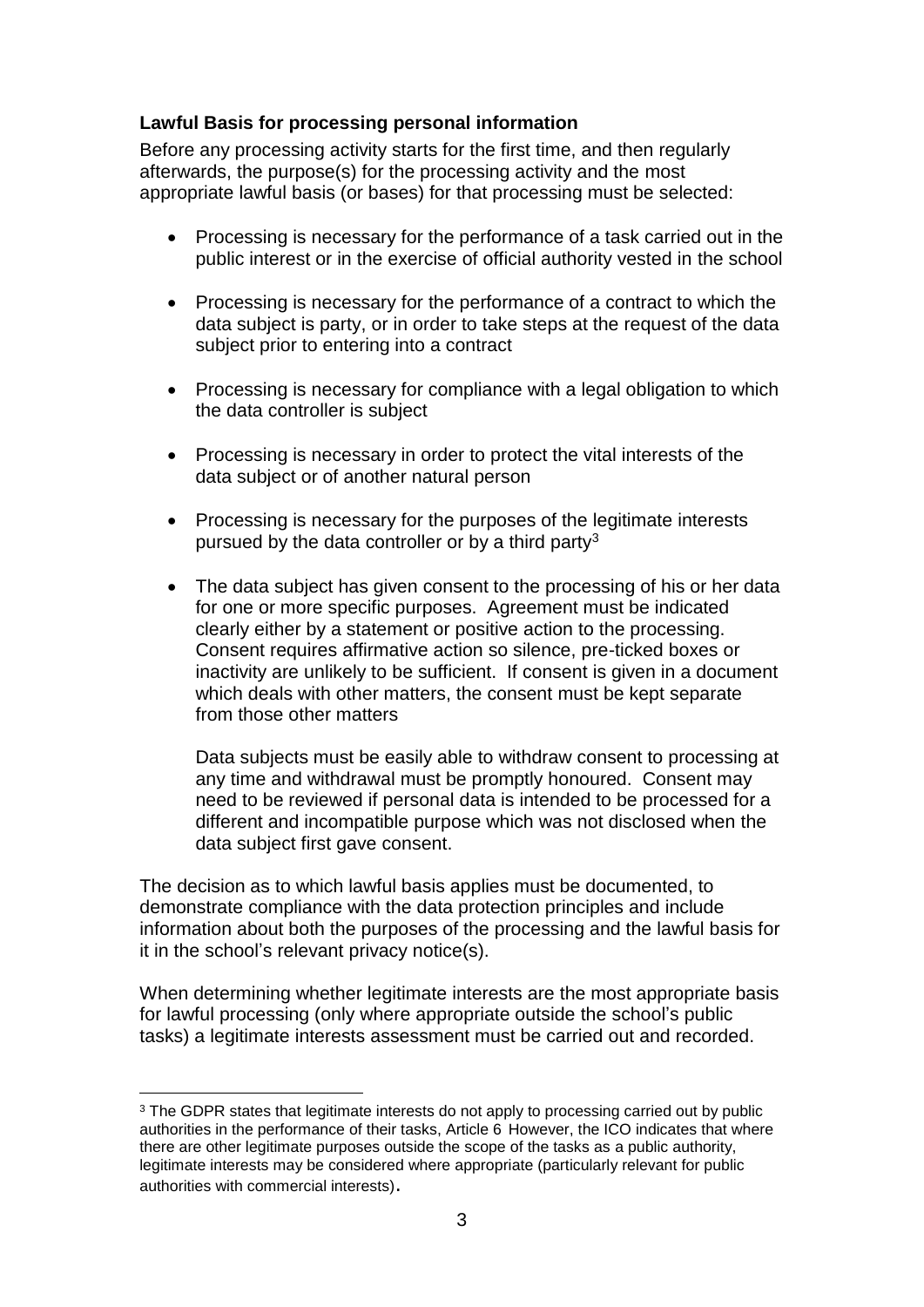Where a significant privacy impact is identified, a data protection impact assessment (DPIA) may also need to be conducted.

# **Sensitive Personal Information**

Processing of sensitive personal information (known as 'special categories of personal data') is prohibited<sup>4</sup> unless a lawful special condition for processing is identified.

Sensitive personal information is data which reveals racial or ethnic origin, political opinions, religious or philosophical beliefs, trade union membership, sex life or orientation or is genetic or biometric data which uniquely identifies a natural person.

Sensitive personal information will only be processed if:

- There is a lawful basis for doing so as identified on previous page
- One of the special conditions for processing sensitive personal information applies:
	- (a) the individual ('data subject') has given explicit consent (which has been clearly explained in a Privacy Notice)
	- (b) the processing is necessary for the purposes of exercising the employment law rights or obligations of the school or the data subject
	- (c) the processing is necessary to protect the data subject's vital interests, and the data subject is physically incapable of giving consent
	- (d) the processing is carried out in the course of its legitimate activities with appropriate safeguards by a foundation, association or any other not-for-profit body with a political, philosophical, religious or trade-union aim
	- (e) the processing relates to personal data which are manifestly made public by the data subject
	- (f) the processing is necessary for the establishment, exercise or defence of legal claims
	- (g) the processing is necessary for reasons of substantial public interest
	- (h) the processing is necessary for purposes of preventative or occupational medicine, for the assessment of the working capacity of the employee, the provision of social care and the management of social care systems or services
	- (i) the processing is necessary for reasons of public interest in the area of public health.

The school's privacy notice(s) set out the types of sensitive personal information that it processes, what it is used for, the lawful basis for the processing and the special condition that applies.

Sensitive personal information will not be processed until an assessment has been made of the proposed processing as to whether it complies with the

1

<sup>4</sup> GDPR, Article 9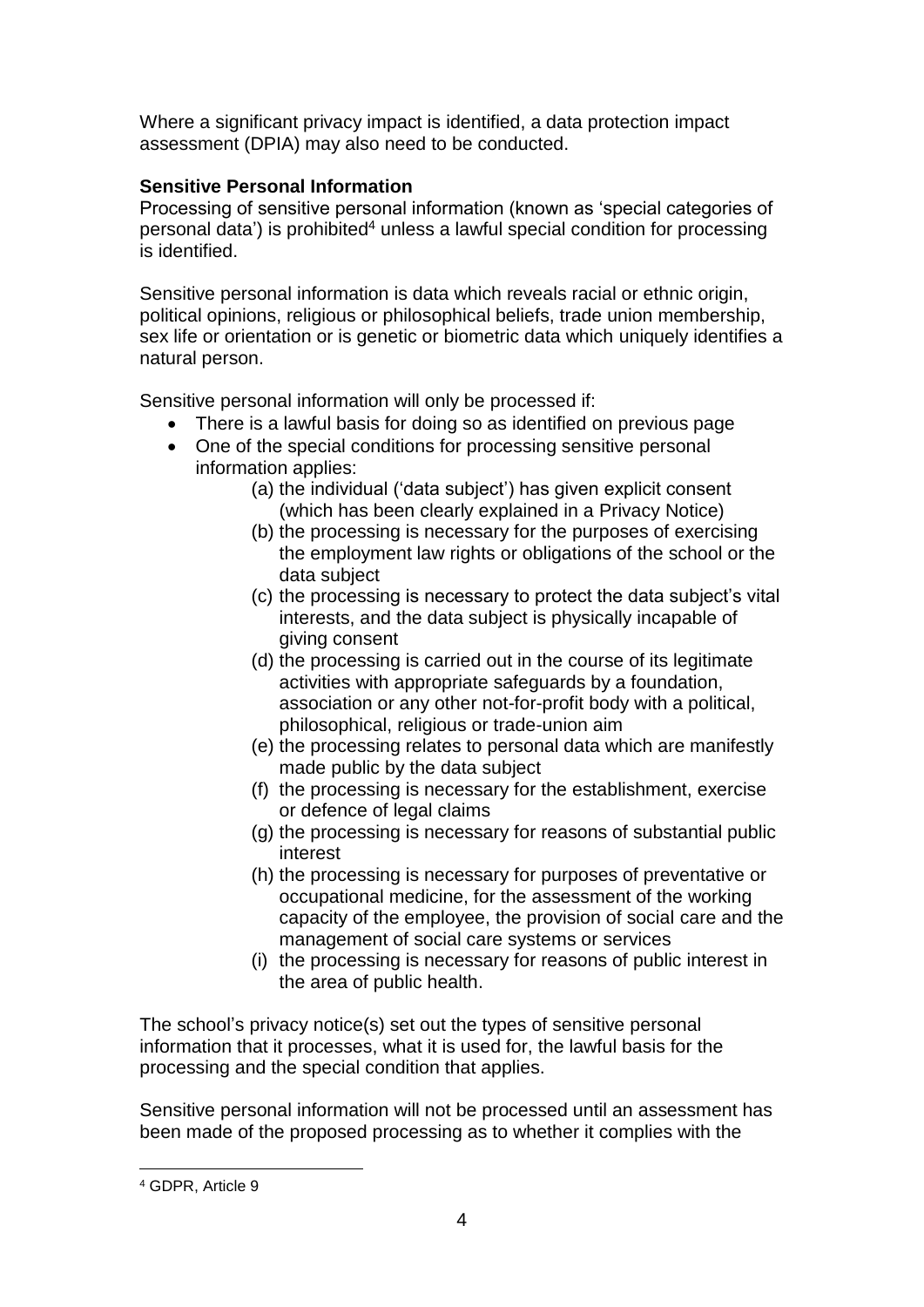criteria above and the individual has been informed (by way of a privacy notice or consent) of the nature of the processing, the purposes for which it is being carried out and the legal basis for it.

Unless the School can rely on another legal basis of processing, explicit consent is usually required for processing sensitive personal data. Evidence of consent will need to be captured and recorded so that the school can demonstrate compliance with the GDPR.

#### **Automated Decision Making**

Where the school carries out automated decision making (including profiling) it must meet all the principles and have a lawful basis for the processing. Explicit consent will usually be required for automated decision making (unless it is authorised by law or it is necessary for the performance of or entering into a contract).

Additional safeguards and restrictions apply in the case of solely automated decision-making, including profiling. The School must as soon as reasonably possible notify the data subject in writing that a decision has been taken based on solely automated processing and that the data subject may request the school to reconsider or take a new decision. If such a request is received staff must contact the DPO as the school must reply within 21 days.

### **Data Protection Impact Assessments (DPIA)**

All data controllers are required to implement 'Privacy by Design' when processing personal data.

This means the School's processes must embed privacy considerations and incorporate appropriate technical and organisational measures (like pseudonymisation) in an effective manner to ensure compliance with data privacy principles.

Where processing is likely to result in high risk to an individual's data protection rights (for example where a new technology is being implemented) a DPIA must be carried out to assess:

- whether the processing is necessary and proportionate in relation to its purpose
- the risks to individuals
- what measures can be put in place to address those risks and protect personal information.

Staff should adhere to the Data Protection Toolkit for Schools from the DfE with reference to the DPIA template.

When carrying out a DPIA, staff should seek the advice of the DPO for support and guidance and once complete, refer the finalised document to the DPO for sign off.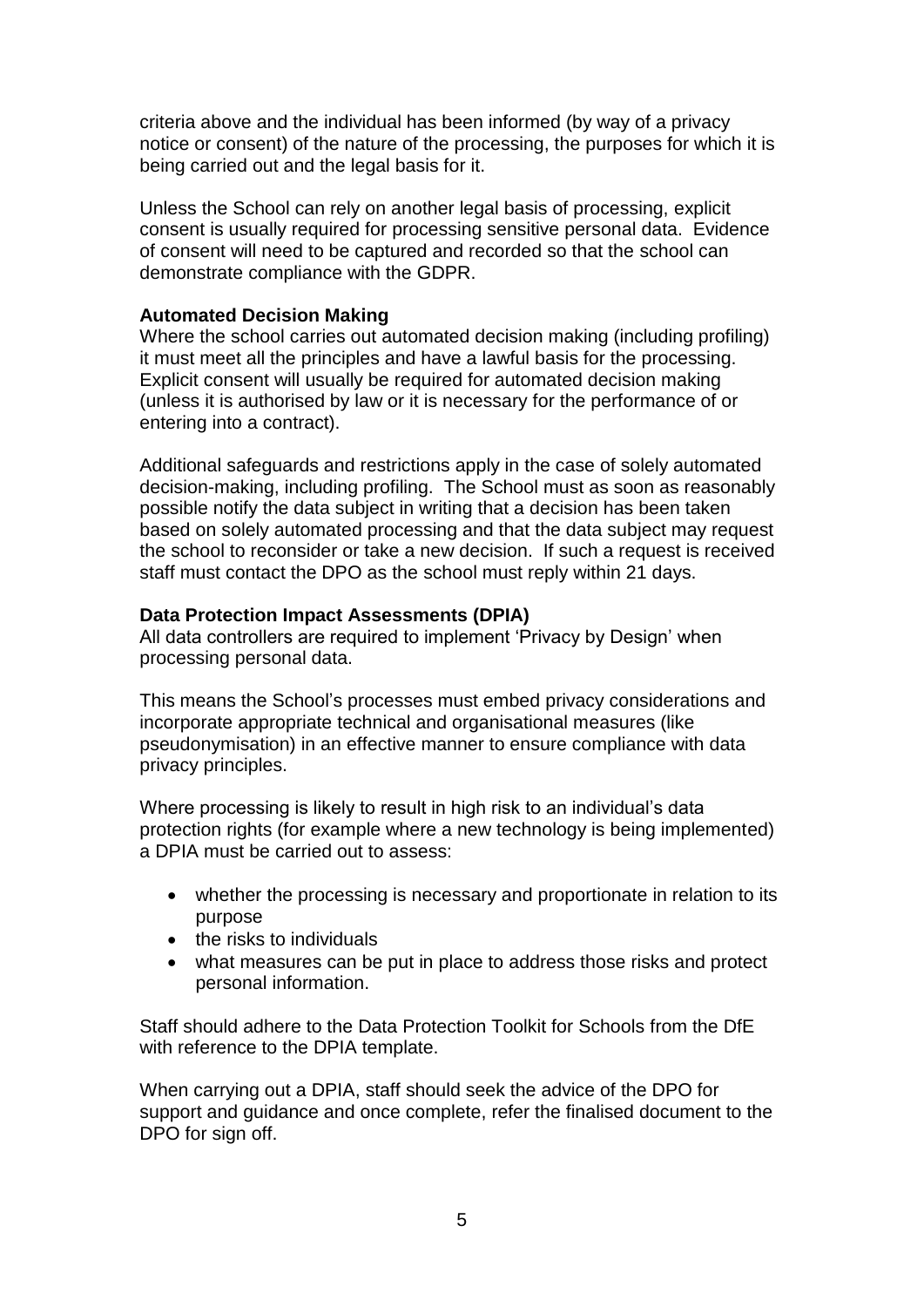# **Documentation and records**

Written records of processing activities must be kept and recorded including:

- the name(s) and details of individuals or roles that carry out the processing
- the purposes of the processing
- a description of the categories of individuals and categories of personal data
- categories of recipients of personal data
- details of transfers to third countries, including documentation of the transfer mechanism safeguards in place
- retention schedules
- a description of technical and organisational security measures.

As part of the School's record of processing activities the DPO will document, or link to documentation on:

- information required for privacy notices
- records of consent
- controller-processor contracts
- the location of personal information;
- DPIAs and
- Records of data breaches.

Records of processing of sensitive information are kept on:

- The relevant purposes for which the processing takes place, including why it is necessary for that purpose
- The lawful basis for our processing and
- Whether the personal information is retained or erased in accordance with the Retention Schedule and, if not, the reasons for not following the policy.

The School should conduct regular reviews of the personal information it processes and update its documentation accordingly. This may include:

- Carrying out information audits to find out what personal information is held
- Talking to staff about their processing activities
- Reviewing policies, procedures, contracts and agreements to address retention, security and data sharing.

## **Privacy Notice**

The school will issue privacy notices as required, informing data subjects (or their parents, depending on age of the pupil, if about pupil information) about the personal information that it collects and holds relating to individual data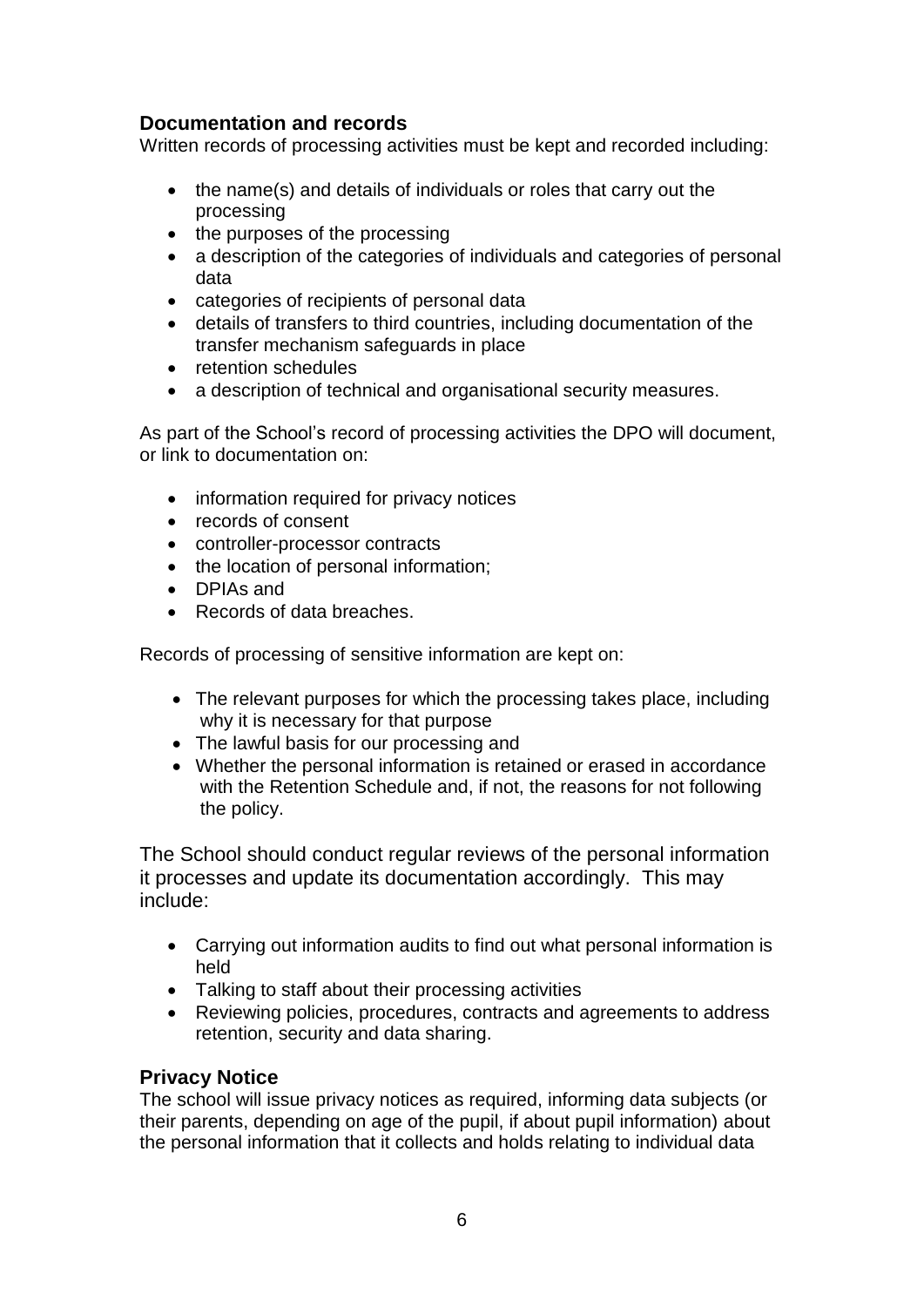subjects, how individuals can expect their personal information to be used and for what purposes.

When information is collected directly from data subjects, including for HR or employment purposes, the data subject shall be given all the information required by the GDPR including the identity of the DPO, how and why the School will use, process, disclose, protect and retain that personal data through a privacy notice (which must be presented when the data subject first provides the data).

When information is collected indirectly (for example from a third party or publicly available source) the data subject must be provided with all the information required by the GDPR as soon as possible after collecting or receiving the data. The school must also check that the data was collected by the third party in accordance with the GDPR and on a basis which is consistent with the proposed processing of the personal data.

The School will take appropriate measures to provide information in privacy notices in a concise, transparent, intelligible and easily accessible form, using clear and plain language.

The School will issue a minimum of two privacy notices, one for pupil information, and one for workforce information, and these will be reviewed in line with any statutory or contractual changes. Follow this link to the GDPR page on KELSI where you will find the model privacy notice(s) for schools to use: [http://www.kelsi.org.uk/school-management/data-and-reporting/access](http://www.kelsi.org.uk/school-management/data-and-reporting/access-to-information/the-general-data-protection-regulation-gdpr)[to-information/the-general-data-protection-regulation-gdpr](http://www.kelsi.org.uk/school-management/data-and-reporting/access-to-information/the-general-data-protection-regulation-gdpr)

#### **Purpose Limitation**

Personal data must be collected only for specified, explicit and legitimate purposes. It must not be further processed in any manner incompatible with those purposes.

Personal data must not be used for new, different or incompatible purposes from that disclosed when it was first obtained unless the data subject has been informed of the new purposes and they have consented where necessary.

#### **Data minimisation**

Personal data must be adequate, relevant and limited to what is necessary in relation to the purposes for which it is processed.

Staff may only process data when their role requires it. Staff must not process personal data for any reason unrelated to their role.

The School maintains a Retention Schedule to ensure personal data is deleted after a reasonable time for the purpose for which it was being held, unless a law requires such data to be kept for a minimum time. Staff must take all reasonable steps to destroy or delete all personal data that is held in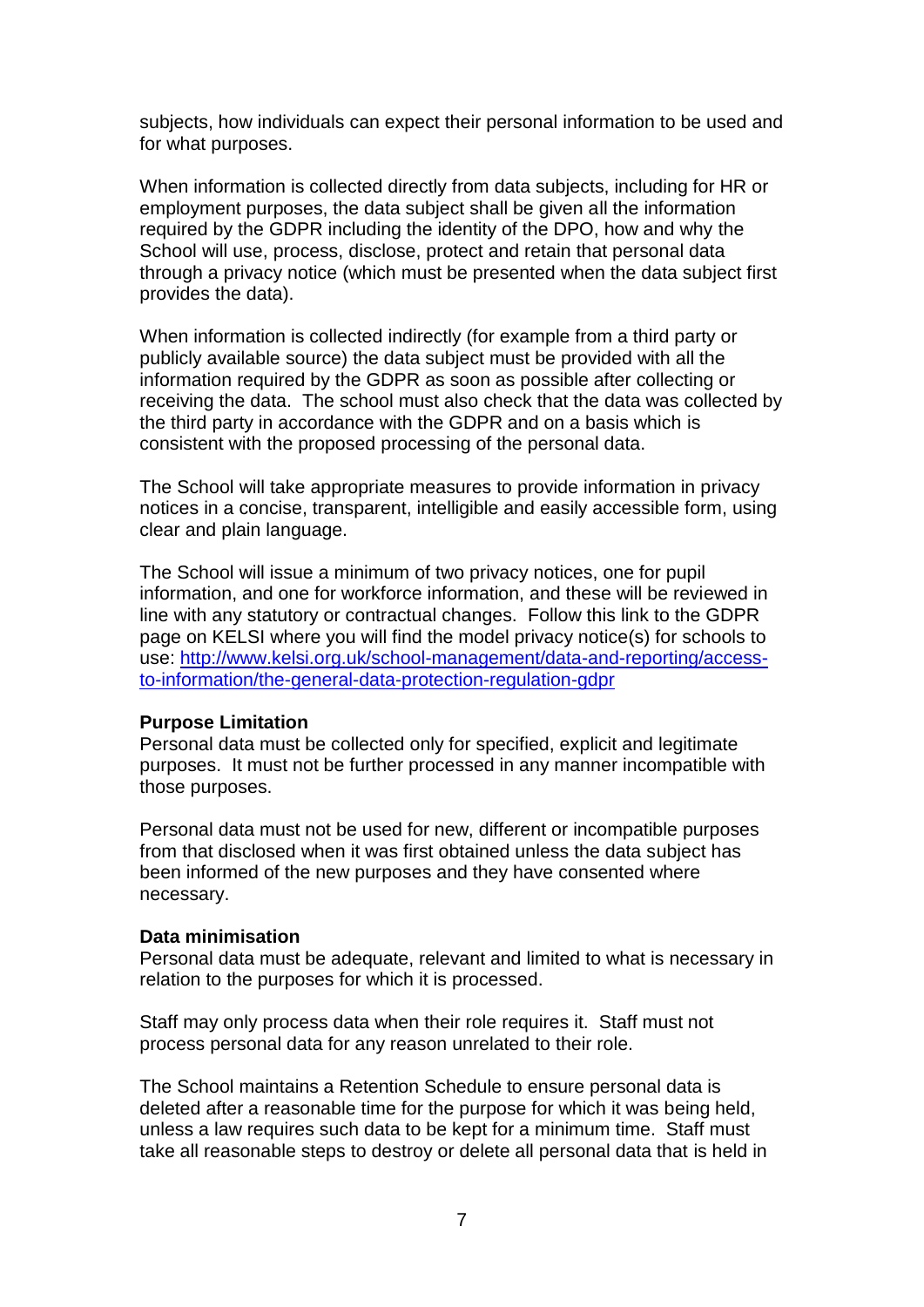its systems when it is no longer required in accordance with the Schedule. This includes requiring third parties to delete such data where applicable.

Staff must ensure that data subjects are informed of the period for which data is stored and how that period is determined in any applicable Privacy Notice.

#### **Individual Rights**

Staff as well as any other 'data subjects' have the following rights in relation to their personal information:

- To be informed about how, why and on what basis that information is processed *(see the relevant privacy notice)*
- To obtain confirmation that personal information is being processed and to obtain access to it and certain other information, by making a subject access request *(see Appendix 1 - Procedure for Access to Personal Information)*
- To have data corrected if it is inaccurate or incomplete
- To have data erased if it is no longer necessary for the purpose for which it was originally collected/processed, or if there are no overriding legitimate grounds for the processing ('the right to be forgotten')
- To restrict the processing of personal information where the accuracy of the information is contested, or the processing is unlawful (but you do not want the data to be erased) or where the school no longer need the personal information, but you require the data to establish, exercise or defend a legal claim
- To restrict the processing of personal information temporarily where you do not think it is accurate (and the school are verifying whether it is accurate), or where you have objected to the processing (and the school are considering whether the school's legitimate grounds override your interests)
- In limited circumstances to receive or ask for their personal data to be transferred to a third party in a structured, commonly used and machine-readable format
- To withdraw consent to processing at any time (if applicable)
- To request a copy of an agreement under which personal data is transferred outside of the EEA.
- To object to decisions based solely on automated processing, including profiling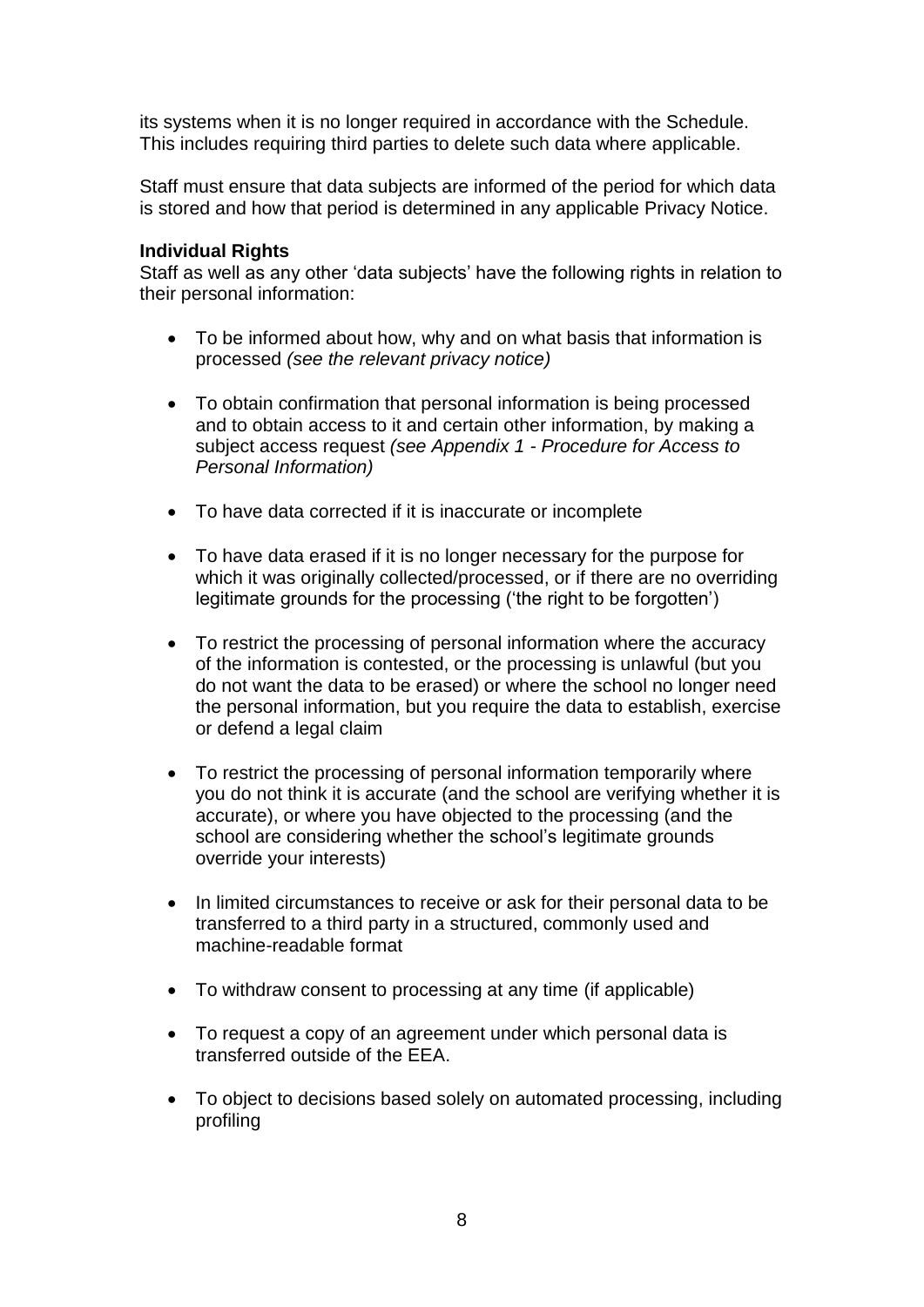- To be notified of a data breach which is likely to result in high risk to their rights and obligations
- To make a complaint to the ICO or a Court.

### **Individual Responsibilities**

During their employment, staff may have access to the personal information of other members of staff, suppliers, clients or the public. The school expects staff to help meet its data protection obligations to those individuals.

If you have access to personal information, you must:

- only access the personal information that you have authority to access and only for authorised purposes
- only allow other staff to access personal information if they have appropriate authorisation
- only allow individuals who are not school staff to access personal information if you have specific authority to do so
- keep personal information secure (e.g. by complying with rules on access to premises, computer access, password protection and secure file storage and destruction in accordance with the school's policies).
- not remove personal information, or devices containing personal information (or which can be used to access it) from the school's premises unless appropriate security measures are in place (such as pseudonymisation, encryption or password protection) to secure the information and the device
- not store personal information on local drives or on personal devices that are used for work purposes.

## **Information Security**

The school will use appropriate technical and organisational measures to keep personal information secure, to protect against unauthorised or unlawful processing and against accidental loss, destruction or damage.

All staff are responsible for keeping information secure in accordance with the legislation and must follow their school's acceptable usage policy.

The school will develop, implement and maintain safeguards appropriate to its size, scope and business, its available resources, the amount of personal data that it owns or maintains on behalf of others and identified risks (including use of encryption and pseudonymisation where applicable). It will regularly evaluate and test the effectiveness of those safeguards to ensure security of processing.

Staff must guard against unlawful or unauthorised processing of personal data and against the accidental loss of, or damage to, personal data. Staff must exercise particular care in protecting sensitive personal data from loss and unauthorised access, use or disclosure.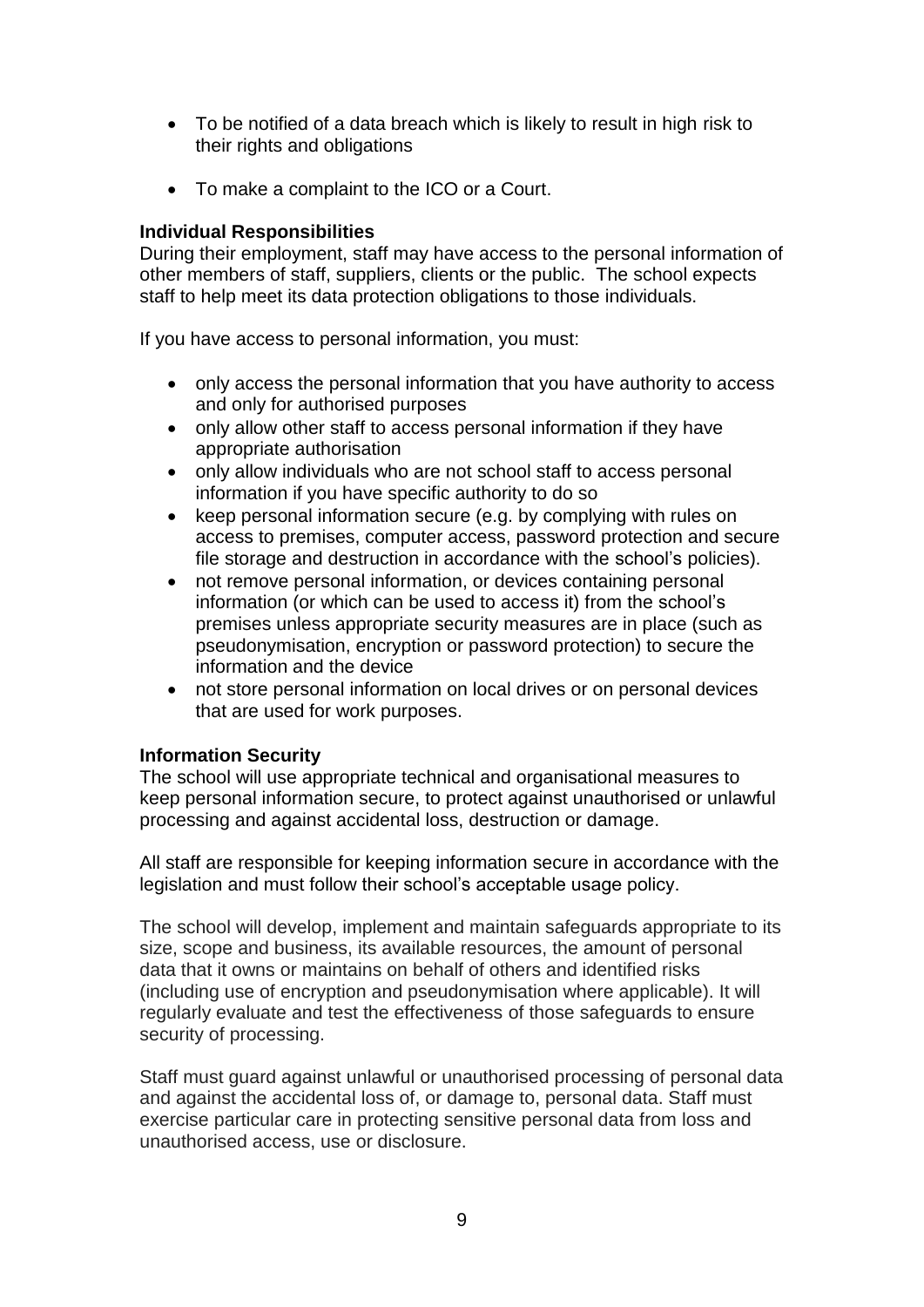Staff must follow all procedures and technologies put in place to maintain the security of all personal data from the point of collection to the point of destruction. Staff may only transfer personal data to third-party service providers who agree in writing to comply with the required policies and procedures and who agree to put adequate measures in place, as requested.

Staff must maintain data security by protecting the **confidentiality, integrity and availability** of the personal data, defined as follows:

**Confidentiality** means that only people who have a need to know and are authorised to use the personal data can access it.

**Integrity** means that personal data is accurate and suitable for the purpose for which it is processed.

**Availability** means that authorised users can access the personal data when they need it for authorised purposes.

Staff must comply with and not attempt to circumvent the administrative, physical and technical safeguards the school has implemented and maintains in accordance with the GDPR and DPA.

Where the school uses external organisations to process personal information on its behalf, additional security arrangements need to be implemented in contracts with those organisations to safeguard the security of personal information. Contracts with external organisations must provide that:

- the organisation may only act on the written instructions of the school
- those processing data are subject to the duty of confidence
- appropriate measures are taken to ensure the security of processing
- sub-contractors are only engaged with the prior consent of the school and under a written contract
- the organisation will assist the school in providing subject access and allowing individuals to exercise their rights in relation to data protection
- the organisation will delete or return all personal information to the school as requested at the end of the contract
- the organisation will submit to audits and inspections, provide the school with whatever information it needs to ensure that they are both meeting their data protection obligations, and tell the school immediately if it does something infringing data protection law.

Before any new agreement involving the processing of personal information by an external organisation is entered into, or an existing agreement is altered, the relevant staff must seek approval from the DPO.

#### **Storage and retention of personal information**

Personal data will be kept securely in accordance with the school's data protection obligations.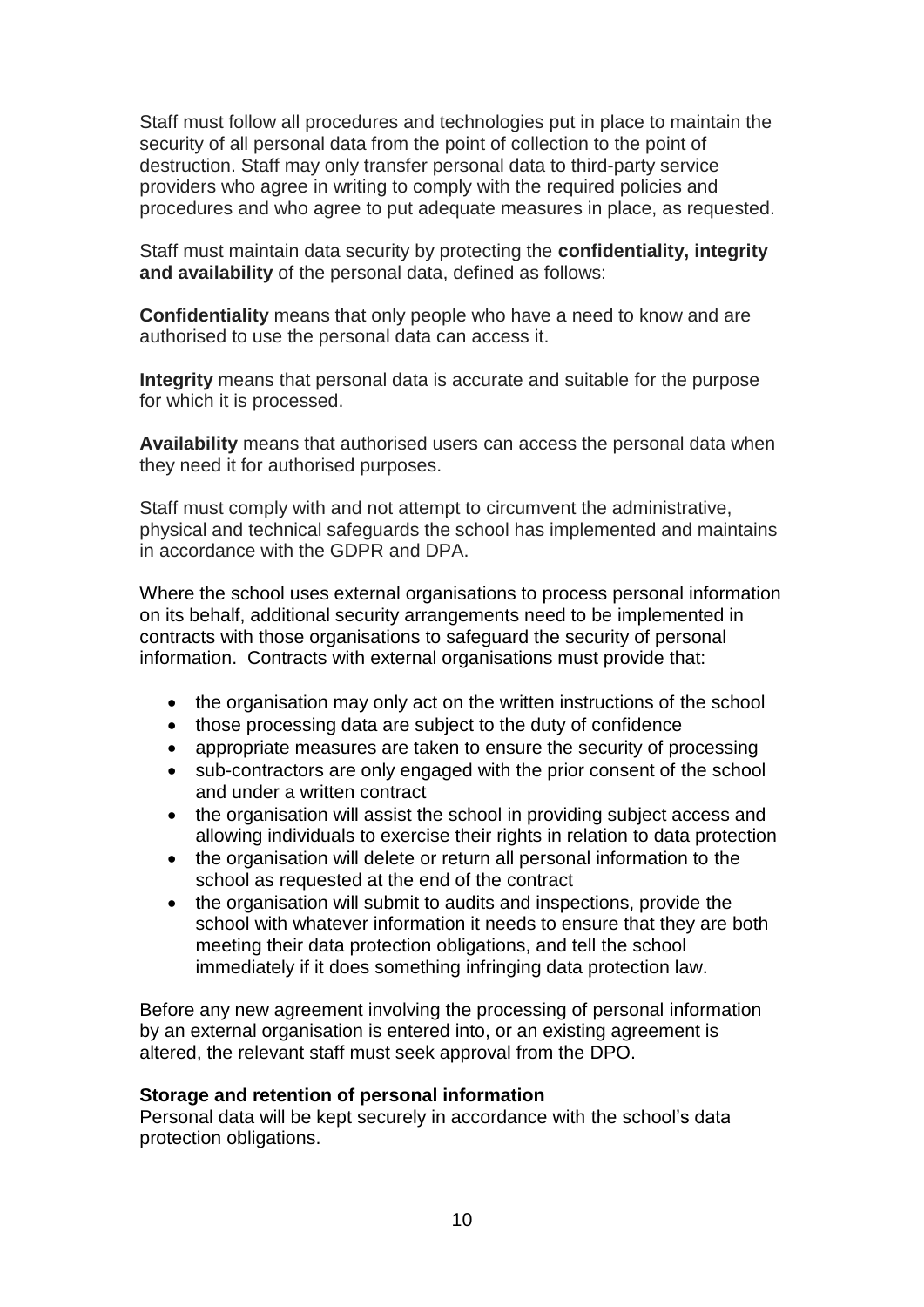Personal data should not be retained for any longer than necessary. The length of time data should be retained will depend upon the circumstances, including the reasons why personal data was obtained. Staff should adhere to the KCC Information Management Toolkit for Schools on KELSI with reference to the Record Retention Schedule, available at the following link: [http://www.kelsi.org.uk/\\_\\_data/assets/word\\_doc/0012/60213/InformationMana](http://www.kelsi.org.uk/__data/assets/word_doc/0012/60213/InformationManagementToolkitforSchoolsv4-2.docx) [gementToolkitforSchoolsv4-2.docx](http://www.kelsi.org.uk/__data/assets/word_doc/0012/60213/InformationManagementToolkitforSchoolsv4-2.docx)

Personal information that is no longer required will be deleted in accordance with the Schools Record Retention Schedule.

### **Data breaches**

A data breach may take many different forms:

- Loss or theft of data or equipment on which personal information is stored
- Unauthorised access to or use of personal information either by a member of staff or third party
- Loss of data resulting from an equipment or systems (including hardware or software) failure
- Human error, such as accidental deletion or alteration of data
- Unforeseen circumstances, such as a fire or flood
- Deliberate attacks on IT systems, such as hacking, viruses or phishing scams
- Blagging offences where information is obtained by deceiving the organisation which holds it

The school must report a data breach to the Information Commissioner's Office (ICO) without undue delay and where possible within 72 hours, if the breach is likely to result in a risk to the rights and freedoms of individuals. The school must also notify the affected individuals if the breach is likely to result in a high risk to their rights and freedoms.

Staff should ensure they inform their line manager/DPO/Head teacher immediately that a data breach is discovered and make all reasonable efforts to recover the information, following the schools agreed breach reporting process.

## **Training**

The school will ensure that staff are adequately trained regarding their data protection responsibilities.

#### **Consequences of a failure to comply**

The school takes compliance with this policy very seriously. Failure to comply puts data subjects whose personal information is being processed at risk and carries the risk of significant civil and criminal sanctions for the individual and the school and may in some circumstances amount to a criminal offence by the individual.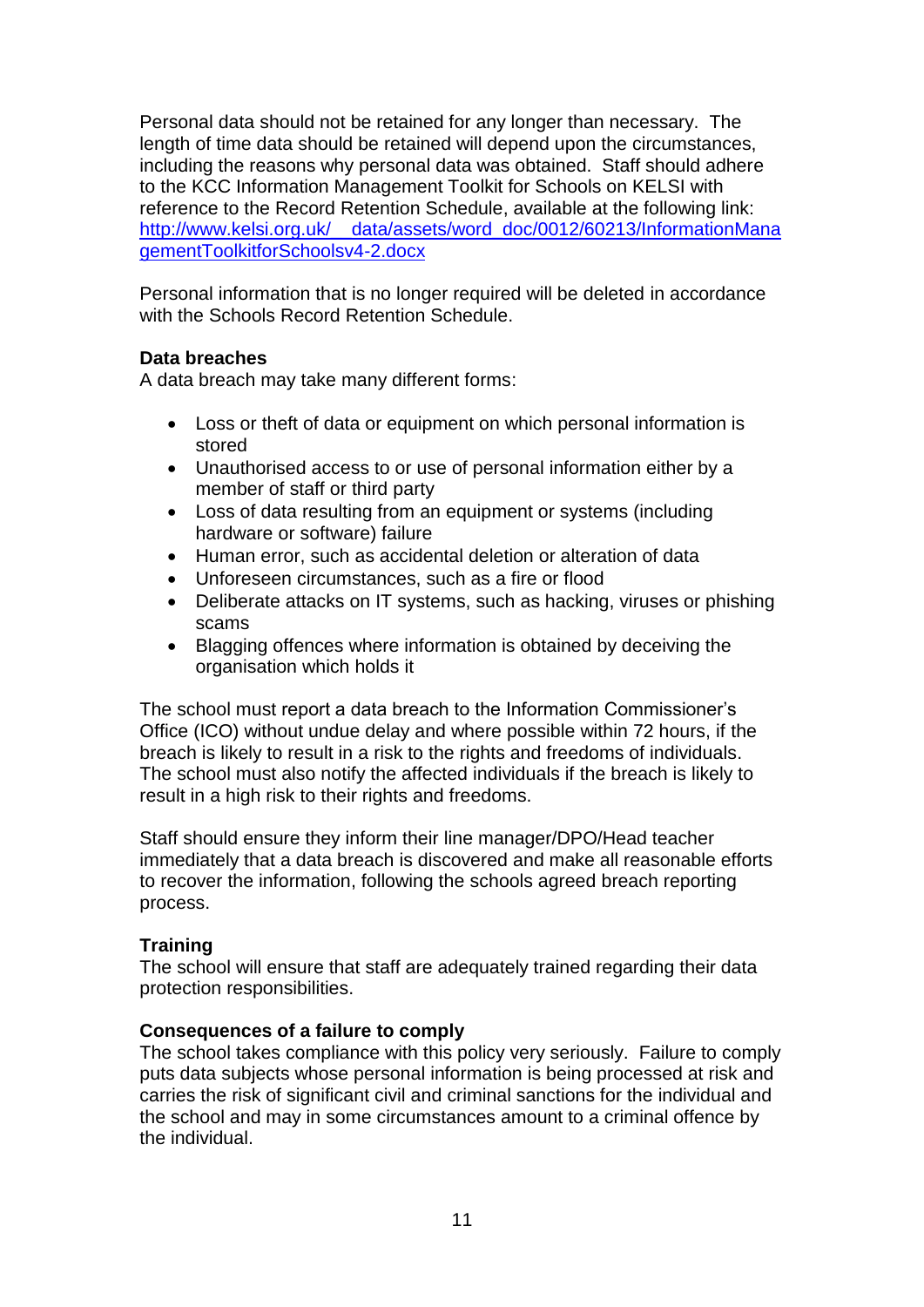Any failure to comply with any part of this policy may lead to disciplinary action under the school's procedures and this action may result in dismissal for gross misconduct. If a non-employee breaches this policy, they may have their contract terminated with immediate effect.

If you have any questions or concerns about this policy, you should contact your line manager or the school's DPO.

#### **Review of Policy**

This policy will be updated as necessary to reflect best practice or amendments made to the GDPR or DPA.

### **The Supervisory Authority in the UK**

Please follow this link to the ICO's website [\(https://ico.org.uk/\)](https://ico.org.uk/) which provides detailed guidance on a range of topics including individuals' rights, data breaches, dealing with subject access requests, how to handle requests from third parties for personal data etc.

#### **Glossary**

**Automated Decision-Making (ADM):** when a decision is made which is based solely on automated processing (including profiling) which produces legal effects or significantly affects an individual. The GDPR prohibits automated decision-making (unless certain conditions are met) but not automated processing.

**Automated Processing:** any form of automated processing of personal data consisting of the use of personal data to evaluate certain personal aspects relating to an individual, in particular to analyse or predict aspects concerning that individual's performance at work, economic situation, health, personal preferences, interests, reliability, behaviour, location or movements. profiling is an example of automated processing.

**Consent:** agreement which must be freely given, specific, informed and be an unambiguous indication of the data subject's wishes by which they, by a statement or by a clear positive action, which signifies agreement to the processing of personal data relating to them.

**Data Controller** means the natural or legal person, public authority, agency or other body which, alone or jointly with others, determines the purposes and means of the processing of personal data. It is responsible for establishing practices and policies in line with the GDPR. The school is the Data Controller of all personal data relating to its pupils, parents and staff.

**Data Subject:** a living, identified or identifiable individual about whom we hold personal data. Data Subjects may be nationals or residents of any country and may have legal rights regarding their personal data.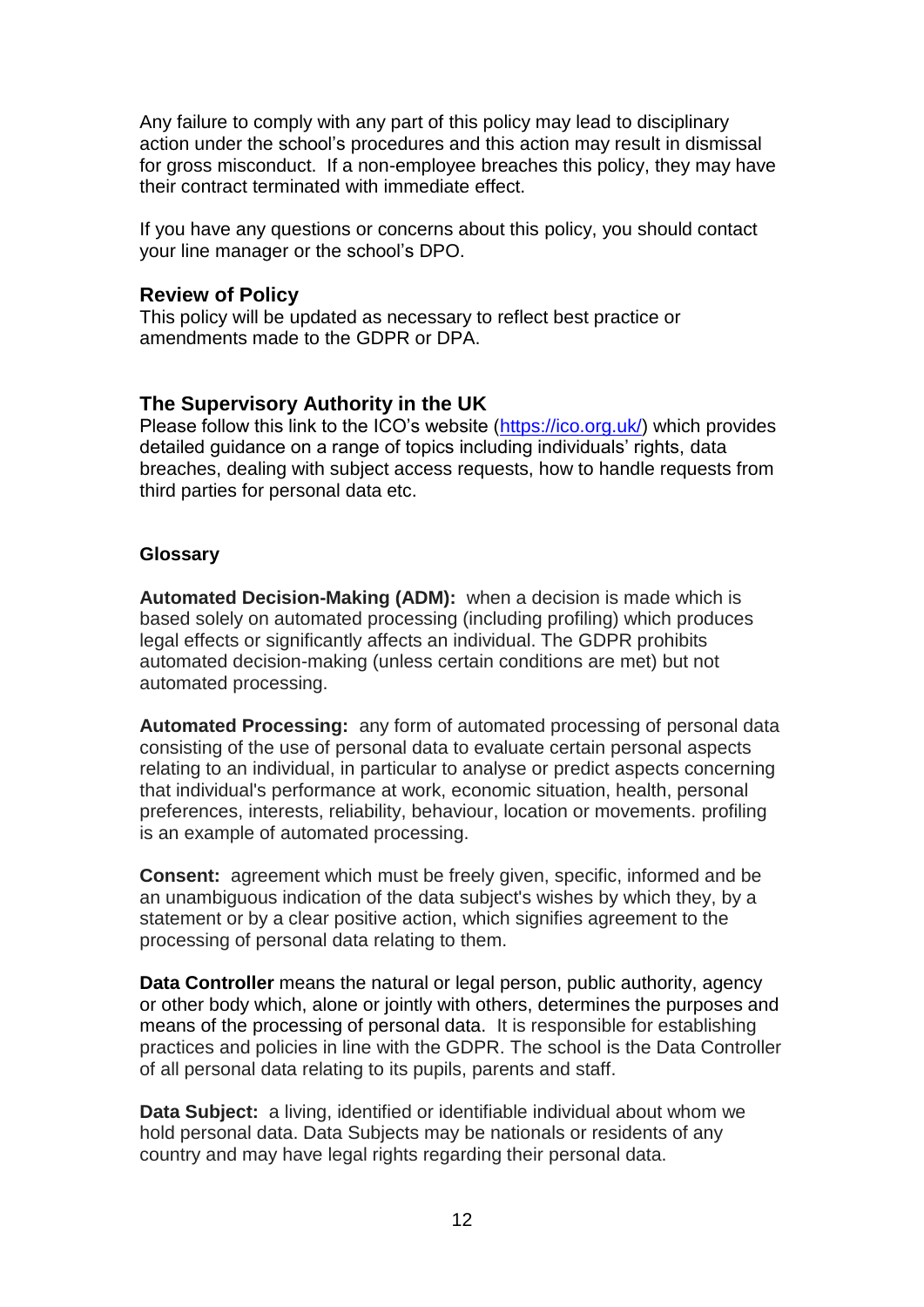**Data Privacy Impact Assessment (DPIA):** tools and assessments used to identify and reduce risks of a data processing activity. DPIA can be carried out as part of Privacy by Design and should be conducted for all major systems or business change programs involving the processing of personal data.

**Data Protection Officer (DPO):** the person required to be appointed in public authorities under the GDPR.

**EEA:** the 28 countries in the EU, and Iceland, Liechtenstein and Norway.

**Explicit Consent:** consent which requires a very clear and specific statement (not just action).

**General Data Protection Regulation (GDPR):** General Data Protection Regulation (*(EU) 2016/679*). Personal data is subject to the legal safeguards specified in the GDPR.

**Personal data** is any information relating to an identified or identifiable natural person (data subject) who can be identified, directly or indirectly by reference to an identifier such as a name, identification number, location data, an online identifier or to one or more factors specific to the physical, physiological, genetic, mental, economic, cultural or social identity of that natural person. Personal data includes sensitive personal data and pseudonymised personal data but excludes anonymous data or data that has had the identity of an individual permanently removed. Personal data can be factual (for example, a name, email address, location or date of birth) or an opinion about that person's actions or behaviour.

**Personal data breach** means a breach of security leading to the accidental or unlawful destruction, loss, alteration, unauthorised disclosure of, or access to, personal data transmitted, stored or otherwise processed.

**Privacy by Design:** implementing appropriate technical and organisational measures in an effective manner to ensure compliance with the GDPR.

**Privacy Notices:** separate notices setting out information that may be provided to Data Subjects when the school collects information about them. These notices may take the form of general privacy statements applicable to a specific group of individuals (for example, school workforce privacy policy) or they may be stand-alone privacy statements covering processing related to a specific purpose.

**Processing** means anything done with personal data, such as collection, recording, structuring, storage, adaptation or alteration, retrieval, use, disclosure, dissemination or otherwise making available, restriction, erasure or destruction.

**Processor** means a natural or legal person, public authority, agency or other body which processes personal data on behalf of the data controller.